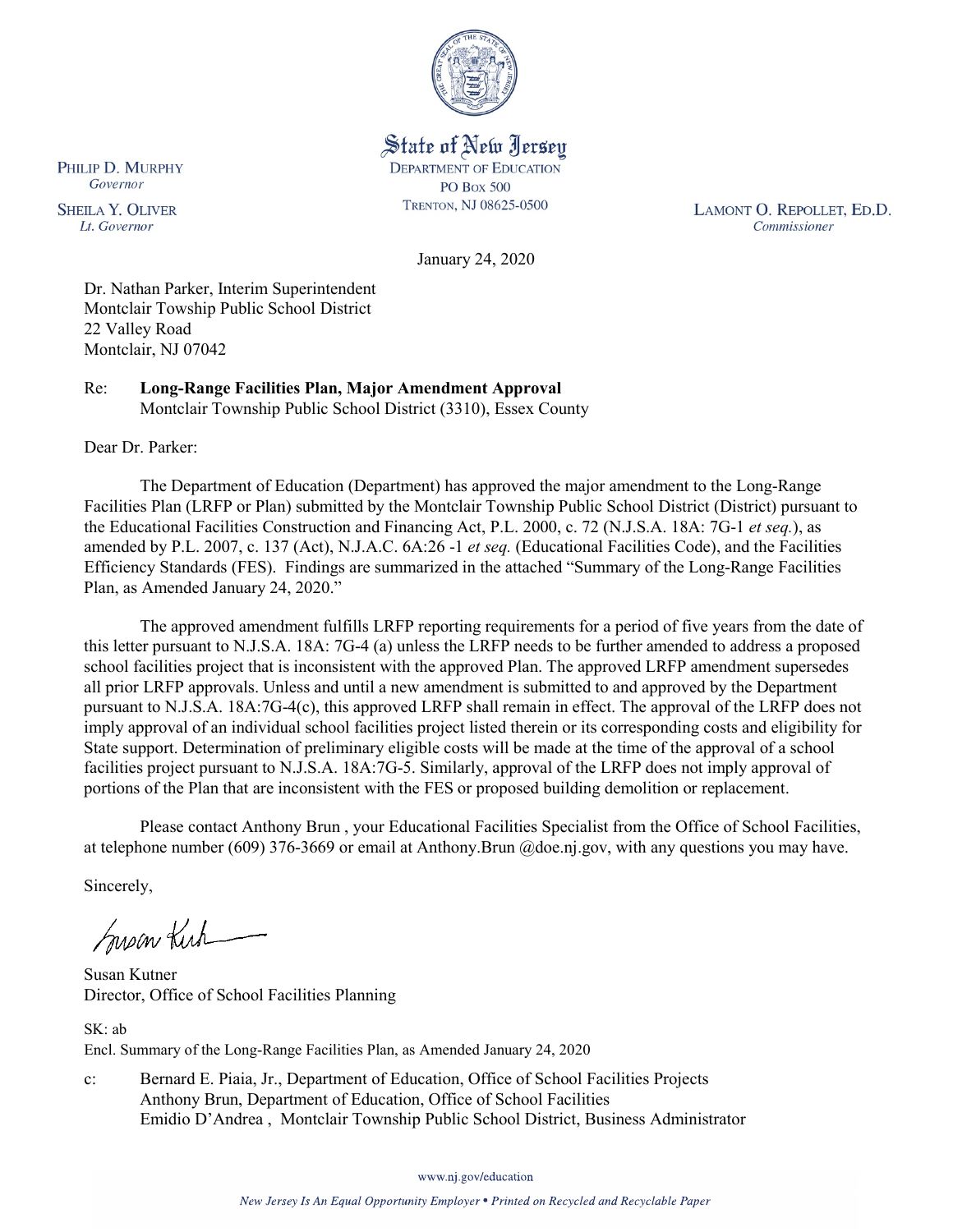# **Montclair Township Public School District (3310) Summary of the Long-Range Facilities Plan, as Amended January 24, 2020**

The Department of Education (Department) has completed its review of the major amendment to the Long-Range Facilities Plan (LRFP or Plan) submitted by the Montclair Township Public School District (District) pursuant to the Educational Facilities Construction and Financing Act, P.L. 2000, c. 72 (N.J.S.A. 18A: 7G-1 *et seq.*), as amended by P.L. 2007, c. 137 (Act), N.J.A.C. 6A:26-1 et seq. (Educational Facilities Code), and the Facilities Efficiency Standards (FES).

The following provides a summary of the District's approved amended LRFP. The summary is based on the standards set forth in the Act, the Educational Facilities Code, the FES, District-reported information in the Department's LRFP reporting system, and supporting documentation. The referenced reports in *italic* text are standard reports available on the Department's LRFP website.

#### **1. Inventory Overview**

The District is classified as a Regular Operating District (ROD) for funding purposes. It provides services for students in grades PK-12.

The District identified existing and proposed schools, sites, buildings, rooms, and site amenities in its LRFP. Table 1 lists the number of existing and proposed district schools, sites, and buildings. Detailed information can be found in the *School Asset Inventory Report* and the *Site Asset Inventory Report.*

**As directed by the Department, school facilities projects that have received initial approval by the Department and have been approved by the voters, if applicable, are represented as "existing" in the LRFP.** Approved projects that include new construction and/or the reconfiguration/reassignment of existing program space are as follows: n/a.

|  |  | Table 1: Number of Schools, School Buildings, and Sites |  |
|--|--|---------------------------------------------------------|--|
|--|--|---------------------------------------------------------|--|

|                                              | Existing | <b>Proposed</b> |
|----------------------------------------------|----------|-----------------|
| Number of Schools (assigned DOE school code) | 12       | 12              |
| Number of School Buildings <sup>1</sup>      | 14       | 14              |
| Number of Non-School Buildings <sup>2</sup>  |          |                 |
| Number of Vacant Buildings                   |          |                 |
| Number of Sites                              | Q        | 19              |

*1 Includes district-owned buildings and long-term leases serving students in district-operated programs 2 Includes occupied district-owned buildings not associated with a school, such as administrative or utility buildings*

Based on the existing facilities inventory submitted by the District:

- Schools using leased buildings (short or long-term):  $n/a$
- Schools using temporary classroom units (TCUs), excluding TCUs supporting construction:  $n/a$
- Vacant/unassigned school buildings:  $n/a$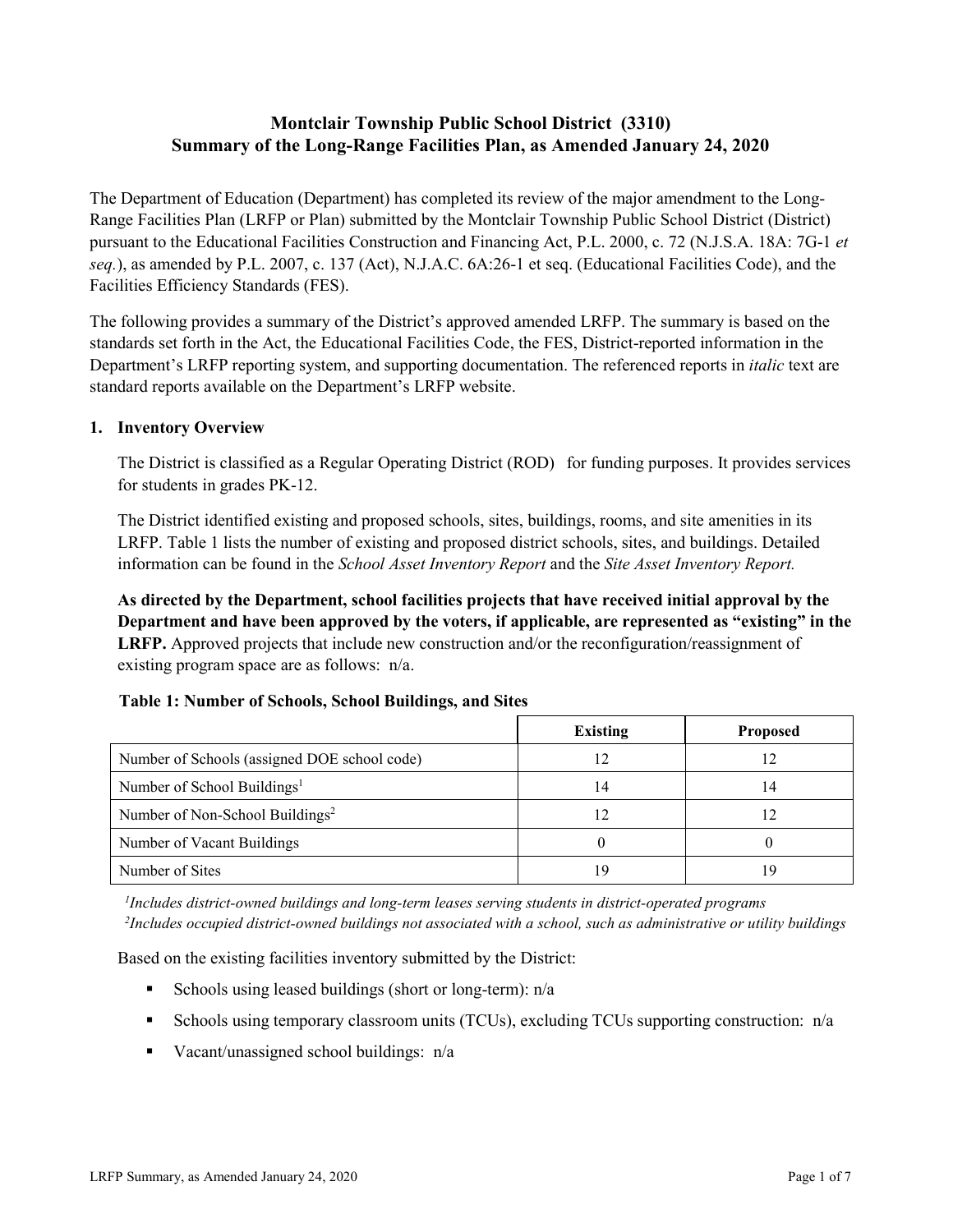**FINDINGS** The Department has determined that the proposed inventory is adequate for approval of the District's LRFP amendment. However, the LRFP determination does not imply approval of an individual school facilities project listed within the LRFP; the District must submit individual project applications for project approval.

# **2. District Enrollments**

The District determined the number of students, or "proposed enrollments," to be accommodated for LRFP planning purposes on a district-wide basis and in each school.

The Department minimally requires the submission of a standard cohort-survival projection using historic enrollment data from the Application for School State Aid (ASSA) or NJ Smart. The cohort-survival method projection method forecasts future students based upon the survival of the existing student population as it moves from grade to grade. A survival ratio of less than 1.00 indicates a loss of students, while a survival ratio of more than 1.00 indicates the class size is increasing. For example, if a survival ratio tracking first to second grade is computed to be 1.05, the grade size is increasing by 5% from one year to the next. The cohort-survival projection methodology works well for communities with stable demographic conditions. Atypical events impacting housing or enrollments, such as an economic downturn that halts new housing construction or the opening of a charter or private school, typically makes a cohort-survival projection less reliable.

#### **Proposed enrollments are based on a standard cohort-survival enrollment projection.**

Adequate supporting documentation was submitted to the Department to justify the proposed enrollments. Table 2 provides a comparison of existing and projected enrollments. All totals include special education students.

| <b>Grades</b>                | <b>Existing Enrollments</b><br>2018-2019 School Year | <b>District Proposed Enrollments</b><br>2023-2024 School Year |
|------------------------------|------------------------------------------------------|---------------------------------------------------------------|
| PK (excl. private providers) | 113                                                  | 113                                                           |
| Grades K-5                   | 2,878                                                | 3,041                                                         |
| Grades 6-8                   | 1.597                                                | 1,346                                                         |
| Grades 9-12                  | 2,076                                                | 2,042                                                         |
| <b>Totals</b>                | 6,551                                                | 6,429                                                         |

# **Table 2: Enrollments**

**FINDINGS** The Department has determined the District's proposed enrollments to be acceptable for approval of the District's LRFP amendment. The Department will require a current enrollment projection at the time an application for a school facilities project is submitted incorporating the District's most recent enrollments in order to verify that the LRFP's planned capacity is appropriate for the updated enrollments.

# **3. District Practices Capacity**

Based on information provided in the room inventories, *District Practices Capacity* was calculated for each school building to determine whether adequate capacity is proposed for the projected enrollments based on district scheduling and class size practices. The capacity totals assume instructional buildings can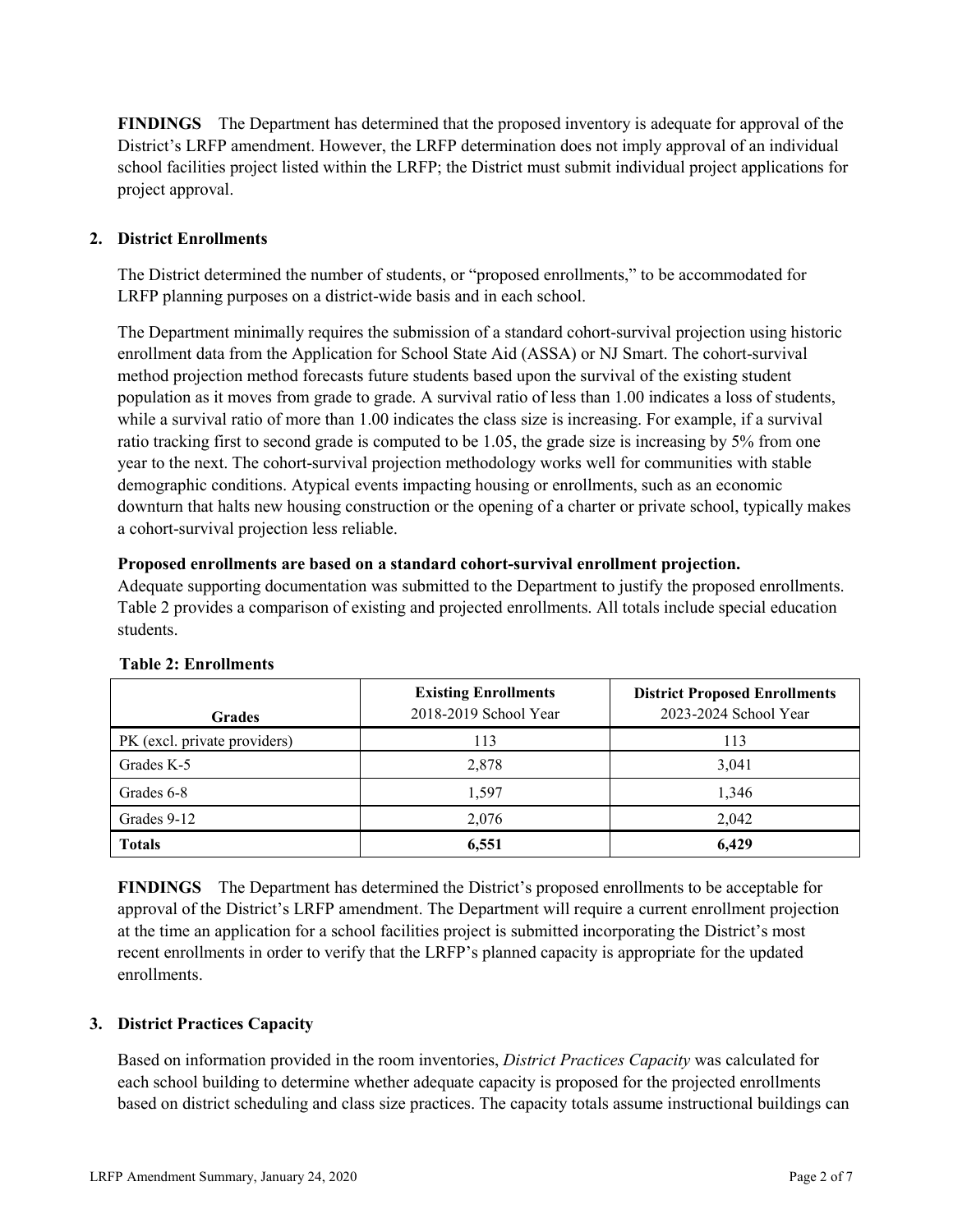be fully utilized regardless of school sending areas, transportation, and other operational issues. The calculations only consider district-owned buildings and long-term leases; short term leases and temporary buildings are excluded. A capacity utilization factor of 90% for classrooms serving grades K-8 and 85% for classrooms serving grades 9-12 is applied in accordance with the FES. No capacity utilization factor is applied to preschool classrooms.

In certain cases, districts may achieve adequate District Practices Capacity to accommodate enrollments but provide inadequate square feet per student in accordance with the FES, resulting in educational adequacy issues and "Unhoused Students." Unhoused students are considered in the "Functional Capacity" calculations used to determine potential State support for school facilities projects and are analyzed in Section 4.

Table 3 provides a summary of proposed enrollments and existing and proposed District-wide capacities. Detailed information can be found in the LRFP website reports titled *FES and District Practices Capacity Report, Existing Rooms Inventory Report, and Proposed Rooms Inventory Report.*

| <b>Grades</b>     | <b>Proposed</b><br><b>Enrollments</b> | <b>Existing</b><br><b>District</b><br><b>Practices</b><br>Capacity | <b>Existing</b><br>Deviation* | <b>Proposed</b><br><b>District</b><br><b>Practices</b><br>Capacity | <b>Proposed</b><br>Deviation* |
|-------------------|---------------------------------------|--------------------------------------------------------------------|-------------------------------|--------------------------------------------------------------------|-------------------------------|
| Elementary (PK-5) | 3,154                                 | 3,286.40                                                           | 132.40                        | 3,032.45                                                           | $-121.55$                     |
| Middle $(6-8)$    | 1,346                                 | 1,072.00                                                           | $-274.00$                     | 1,325.95                                                           | $-20.05$                      |
| High $(9-12)$     | 2.042                                 | 1,953.30                                                           | $-88.70$                      | 1,953.30                                                           | $-88.70$                      |
| <b>Totals</b>     | 6,542                                 | 6,311.70                                                           | $-230.30$                     | 6,311.70                                                           | $-230.30$                     |

**Table 3: District Practices Capacity Analysis**

*\* Positive numbers signify surplus capacity; negative numbers signify inadequate capacity. Negative values for District Practices capacity are acceptable for approval if proposed enrollments do not exceed 100% capacity utilization.*

Considerations:

- **Based on the proposed enrollments and existing room inventories, the District is projected to have** inadequate capacity for the following grade groups, assuming all school buildings can be fully utilized: Grades 6-8 and 9-12
- Adequate justification has been provided by the District if the proposed capacity for a school significantly deviates from the proposed enrollments. Generally, surplus capacity is acceptable for LRFP approval if additional capacity is not proposed through new construction.

**FINDINGS**The Department has determined that proposed District capacity, in accordance with the proposed enrollments, is adequate for approval of the District's LRFP amendment. The Department will require a current enrollment projection at the time an application for a school facilities project is submitted, incorporating the District's most recent Fall Enrollment Report, in order to verify that the LRFP's planned capacity meets the District's updated enrollments.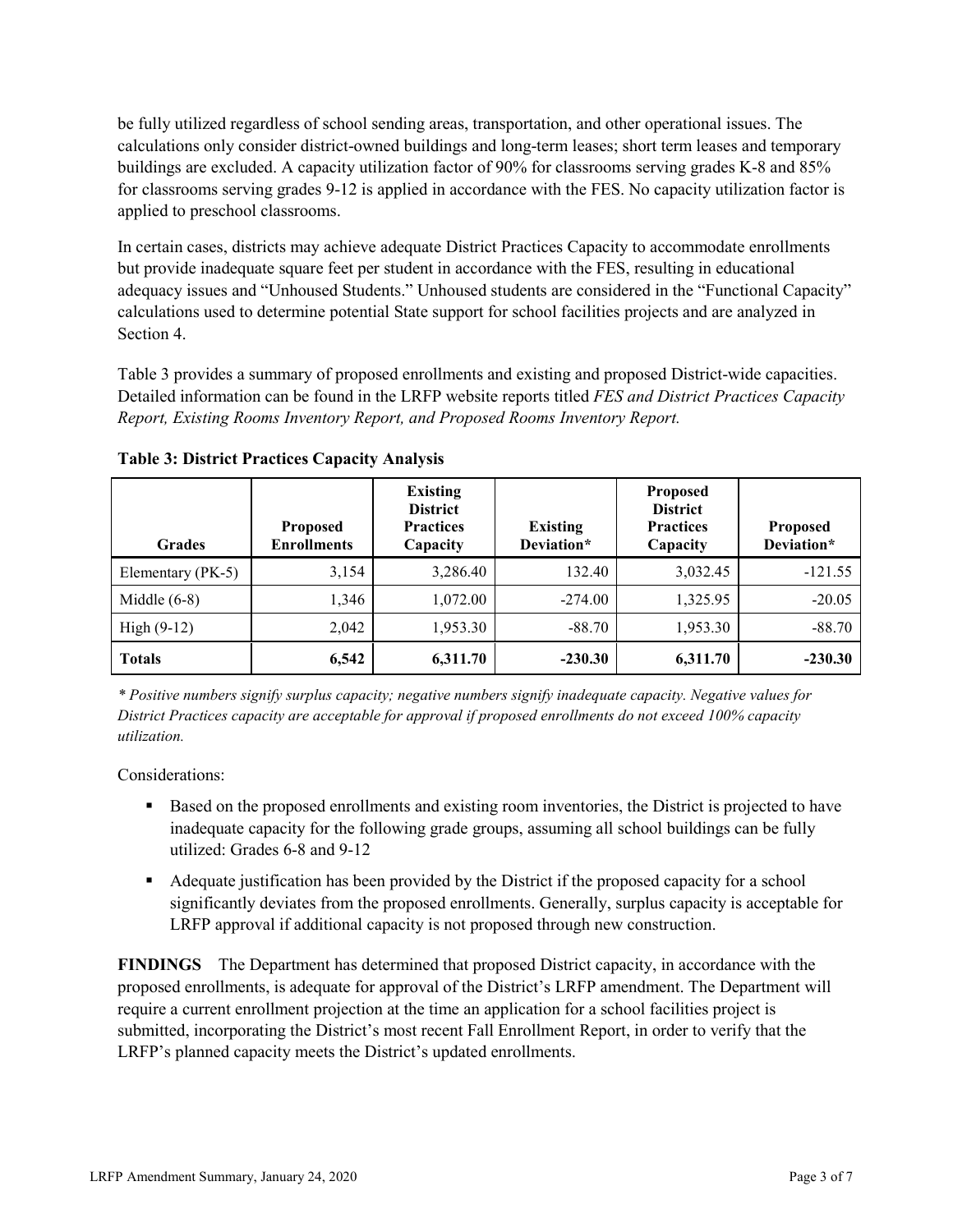### **4. New Construction Funding Eligibility**

*Functional Capacity* was calculated and compared to the proposed enrollments to provide a **preliminary estimate** of Unhoused Students and new construction funding eligibility. **Final determinations will be made at the time of project application approvals.**

*Functional Capacity* is the adjusted gross square footage of a school building *(total gross square feet minus excluded space)* divided by the minimum area allowance per full-time equivalent student for the grade level contained therein. *Unhoused Students* is the number of students projected to be enrolled in the District that exceeds the Functional Capacity of the District's schools pursuant to N.J.A.C. 6A:26-2.2(c). *Excluded Square Feet* includes (1) square footage exceeding the FES for any pre-kindergarten, kindergarten, general education, or self-contained special education classroom; (2) grossing factor square footage *(corridors, stairs, mechanical rooms, etc.)* that exceeds the FES allowance, and (3) square feet proposed to be demolished or discontinued from use. Excluded square feet may be revised during the review process for individual school facilities projects.

Table 4 provides a preliminary assessment of the Functional Capacity, Unhoused Students, and Estimated Maximum Approved Area for Unhoused Students for each FES grade group. The calculations exclude temporary facilities and short-term leased buildings. School buildings proposed for whole or partial demolition or reassignment to a non-school use are excluded from the calculations pending project application review. If a building is proposed to be reassigned to a different school, the square footage is applied to the proposed grades after reassignment. Buildings that are not assigned to a school are excluded from the calculations. In addition, only preschool students eligible for state funding (former ECPA students) are included. Detailed information concerning the calculations can be found in the *Functional Capacity and Unhoused Students Report* and the *Excluded Square Footage Report.*

|                                                | $PK/K-5$ | $6 - 8$  | $9 - 12$  | <b>Total</b> |
|------------------------------------------------|----------|----------|-----------|--------------|
| PK Eligible Students/K-12 Proposed Enrollments | 3,154    | 1,346    | 2,042     |              |
| FES Area Allowance (SF/student)                | 125.00   | 134.00   | 151.00    |              |
| <b>Prior to Completion of Proposed Work:</b>   |          |          |           |              |
| <b>Existing Gross Square Feet</b>              | 432,974  | 245,116  | 318,357   | 996,447      |
| Adjusted Gross Square Feet                     | 391,211  | 235,328  | 292,755   | 919,294      |
| <b>Adjusted Functional Capacity</b>            | 3,129.68 | 1,756.18 | 1,938.78  |              |
| <b>Unhoused Students</b>                       | 0.00     | 0.00     | 103.22    |              |
| Est. Max. Area for Unhoused Students           | 0.00     | $0.00\,$ | 15,586.61 |              |
| <b>After Completion of Proposed Work:</b>      |          |          |           |              |
| Gross Square Feet                              | 432,974  | 246,116  | 318,357   | 996,447      |
| New Gross Square Feet                          | $\theta$ | $\theta$ | $\theta$  | $\theta$     |
| Adjusted Gross Square Feet                     | 391,211  | 235,328  | 292,755   | 919,294      |
| Functional Capacity                            | 3,129.68 | 1,756.18 | 1,938.78  |              |
| Unhoused Students after Construction           | 0.00     | 0.00     | 103.22    |              |
| Est. Max. Area Remaining                       | 0.00     | 0.00     | 15,586.61 |              |

| Table 4: Estimated Maximum Approved Area for Unhoused Students |  |  |  |
|----------------------------------------------------------------|--|--|--|
|----------------------------------------------------------------|--|--|--|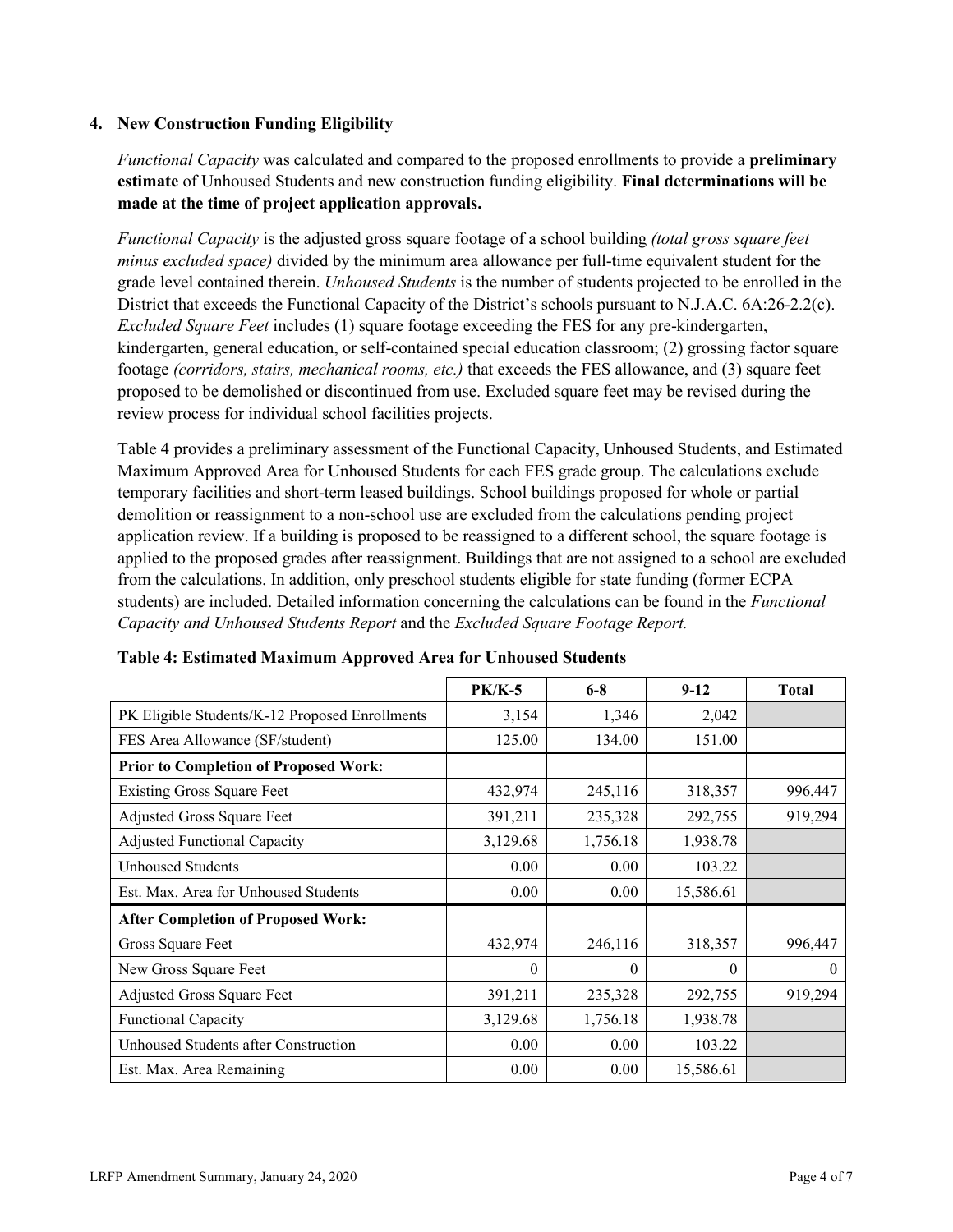Facilities used for non-instructional or non-educational purposes are ineligible for State support under the Act. However, projects for such facilities shall be reviewed by the Department to determine whether they are consistent with the District's LRFP and whether the facility, if it is to house students (full or part time) conforms to educational adequacy requirements. These projects shall conform to all applicable statutes and regulations.

Estimated costs represented in the LRFP by the District are for capital planning purposes only. The estimates are not intended to represent preliminary eligible costs or final eligible costs of approved school facilities projects.

Considerations:

- The District does not have approved projects pending completion, as noted in Section 1, that impact the Functional Capacity calculations.
- The Functional Capacity calculations *exclude* square feet proposed for demolition or discontinuation for the following FES grade groups and school buildings pending a feasibility study and project review: n/a.
- Based on the preliminary assessment, the District has Unhoused Students prior to the completion of proposed work for the following FES grade groups: 9-12.
- New construction is proposed for the following FES grade groups:  $n/a$ .
- **Proposed new construction exceeds the estimated maximum area allowance for Unhoused** Students prior to the completion of the proposed work for the following grade groups:  $n/a$ .
- The District, based on the preliminary LRFP assessment, will have Unhoused Students after completion of the proposed LRFP work. If the District is projected to have Unhoused Students, adequate justification has been provided to confirm educational adequacy in accordance with Section 6 of this determination.

**FINDINGS** Functional Capacity and Unhoused Students calculated in the LRFP are preliminary estimates. Preliminary Eligible Costs (PEC) and Final Eligible Costs (FEC) will be included in the review process for specific school facilities projects. A feasibility study undertaken by the District is required if building demolition or replacement is proposed per N.J.A.C. 6A:26-2.3(b)(10).

# **5. Proposed Work**

The District assessed program space, capacity, and physical plant deficiencies to determine corrective actions. Capital maintenance, or *"system actions,"* address physical plant deficiencies due to operational, building code, and /or life cycle issues. Inventory changes, or *"inventory actions,*" add, alter, or eliminate sites, site amenities, buildings, and/or rooms.

The Act (N.J.S.A. 18A:7G-7b) provides that all school facilities shall be deemed suitable for rehabilitation unless a pre-construction evaluation undertaken by the District demonstrates to the satisfaction of the Commissioner that the structure might pose a risk to the safety of the occupants even after rehabilitation or that rehabilitation is not cost-effective. Pursuant to N.J.A.C. 6A:26-2.3(b)(10), the Commissioner may identify school facilities for which new construction is proposed in lieu of rehabilitation for which it appears from the information presented that new construction is justified, provided, however, that for such school facilities so identified, the District must submit a feasibility study as part of the application for the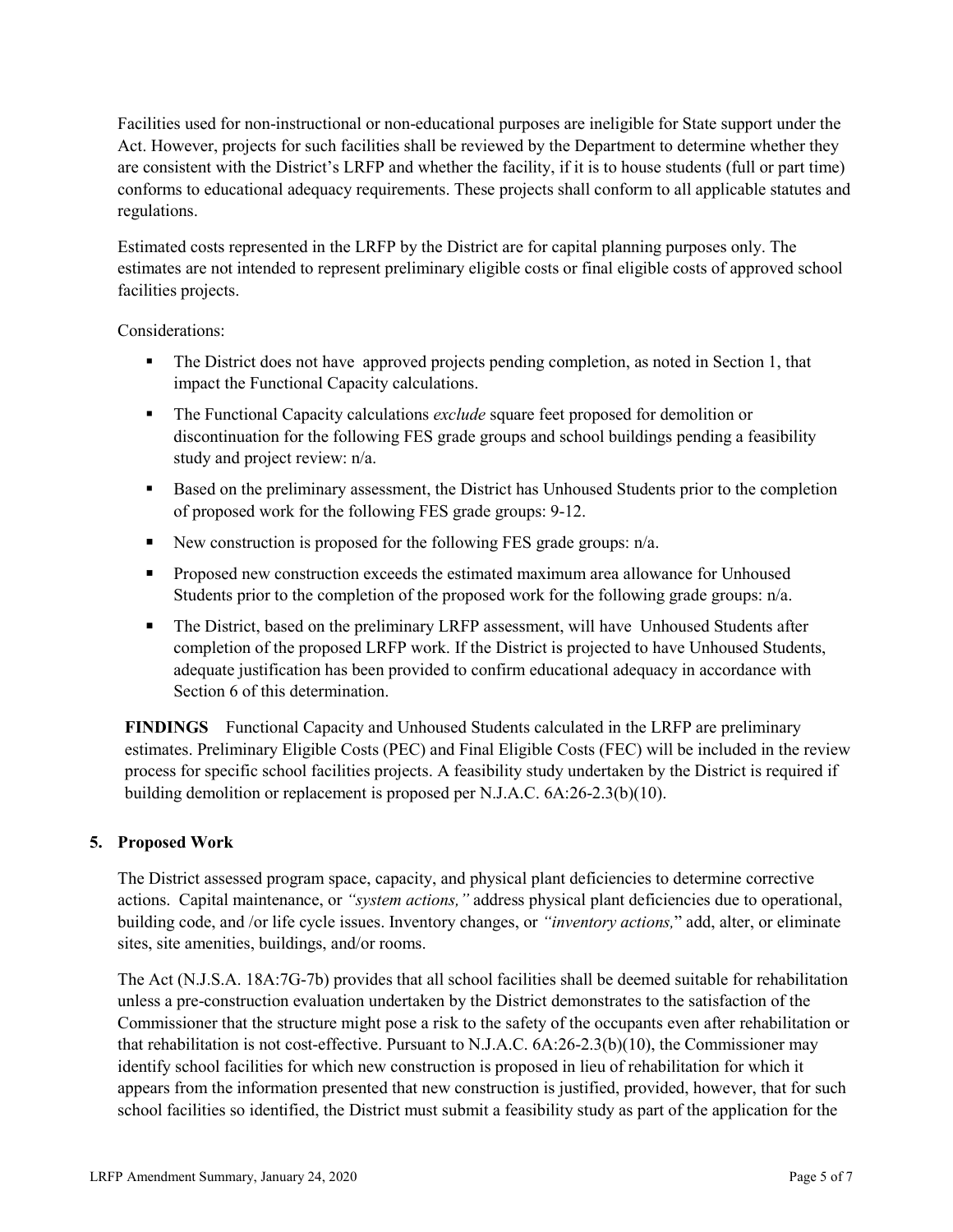specific school facilities project. The cost of each proposed building replacement is compared to the cost of additions or rehabilitation required to eliminate health and safety deficiencies and to achieve the District's programmatic model.

Table 5 lists the scope of work proposed for each school based on the building(s) serving their student population. Proposed inventory changes are described in the LRFP website reports titled *"School Asset Inventory Report and "Proposed Room Inventory Report."* Information concerning proposed systems work, or capital maintenance can be found in the "LRFP Systems Actions Summary Report".

With the completion of the proposed work, the following schools are proposed to be eliminated: n/a; the following schools are proposed to be added: n/a.

| <b>Proposed Scope of Work</b>                                                                  | <b>Applicable Schools</b>               |
|------------------------------------------------------------------------------------------------|-----------------------------------------|
| Renovation only (no new construction)                                                          |                                         |
| System actions only (no inventory actions)                                                     | Montclair High School (050)             |
|                                                                                                | Charles Bullock School (060)            |
|                                                                                                | Bradford Elementary School (100)        |
|                                                                                                | Edgemont Elementary School (110)        |
|                                                                                                | Glenfield Middle School (116)           |
|                                                                                                | Hillside Elementary School (123)        |
|                                                                                                | Buzz Aldrin Middle School (127)         |
|                                                                                                | Nishuane Elementary School (130)        |
|                                                                                                | Northeast Elementary School (140)       |
|                                                                                                | Renaissance Middle School at Rand (165) |
|                                                                                                | Wathcung Elementary School (170)        |
|                                                                                                | Montclair Community Pre-K (999)         |
| Existing inventory actions only (no systems actions)                                           | n/a                                     |
| Systems and inventory changes                                                                  | n/a                                     |
| <b>New construction</b>                                                                        |                                         |
| Building addition only (no systems or existing inventory actions)                              | n/a                                     |
| Renovation and building addition (system, existing inventory,<br>and new construction actions) | n/a                                     |
| New building on existing site                                                                  | n/a                                     |
| New building on new or expanded site                                                           | n/a                                     |
| Site and building disposal (in addition to above scopes)                                       |                                         |
| Partial building demolition                                                                    | n/a                                     |
| Whole building demolition                                                                      | n/a                                     |
| Site and building disposal or discontinuation of use                                           | n/a                                     |

#### **Table 5. School Building Scope of Work**

**FINDINGS** The Department has determined that the proposed work is adequate for approval of the District's LRFP amendment. However, Department approval of proposed work in the LRFP does not imply the District may proceed with a school facilities project. The District must submit individual project applications with cost estimates for Department project approval. Both school facilities project approval and other capital project review require consistency with the District's approved LRFP.